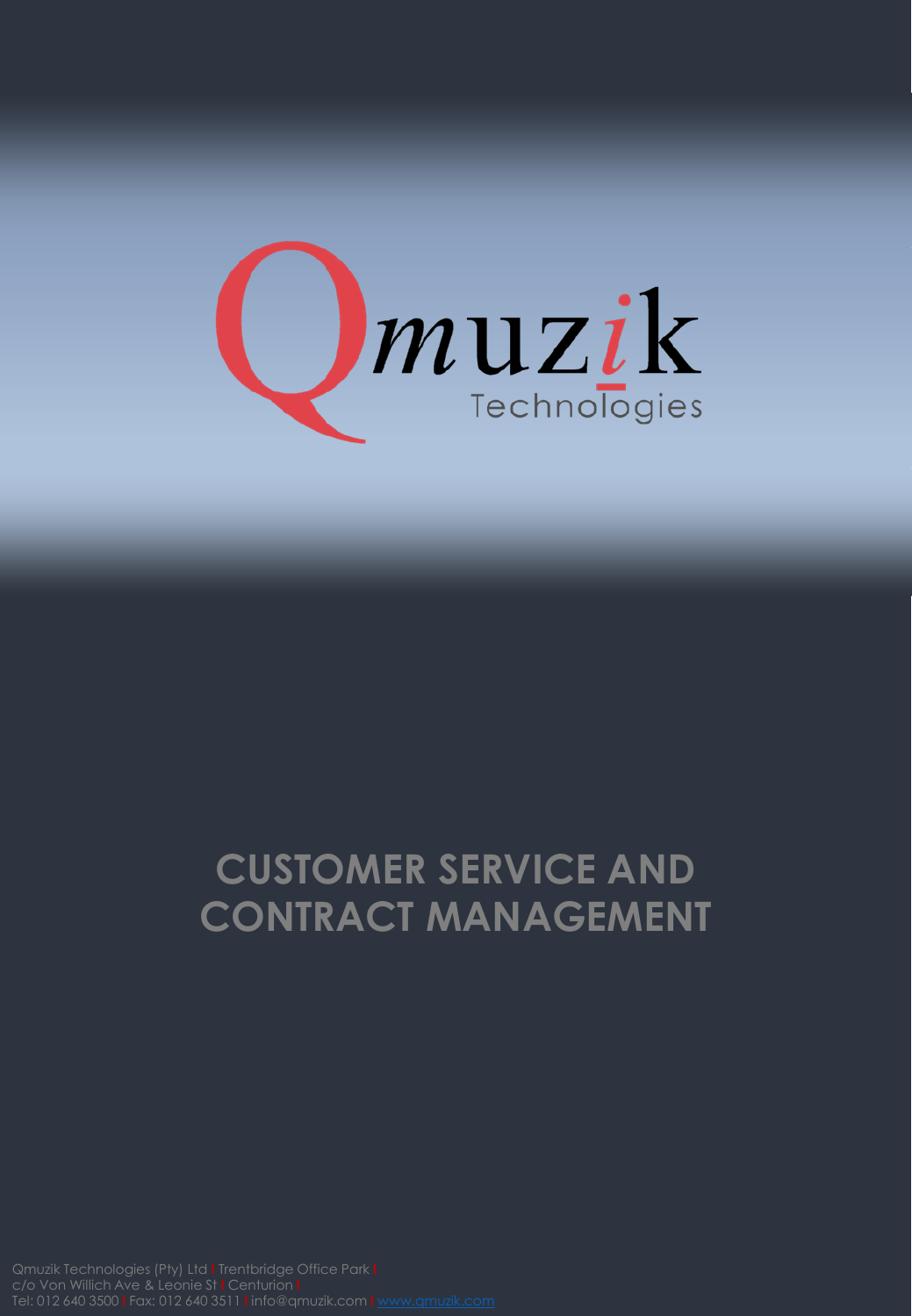

the sales forecast, the capturing of sales contracts, associated contract meta data

Sales catalogues, business documentation, profit margin control options, trade discount matrixes and business tactics are highly scalable per trading partner, contract and product line.

The functionality extends to product sales, spares sales, field service orders, repair orders, customer specials and over-thecounter-sales and seamlessly interacts with Contract tactics and rules, Contractspecific engineering and manufacturing baselines, Project management budget and date constraints and expense authorisation and tracking.

The integration with all resulting downstream business processes in the Supply chain, as well as stock allocation and picking, crating, shipping, field installation, billing and equipment tracking serves to fulfil the stated customer demand. A number of standard workbenches are provided to perform real-time analysis of contract status. This includes analysis of supply chain activities, contract inventory, contract related quality activities, engineering change orders, concessions and deviations, contract revenue to date, cost-of-sales and profit margin analysis.

The functionality provides an inherent



ability to cascade contract identification, contract specific requirements for quality, documentation, packaging, marking, delivery, substitution rules and product configuration, as well as contract priorities and legal requirements to all levels in the Supply chain. Multiple currencies, unit of measure conversions, tax policies and configure to order options are provided for.

Added to that is almost instantaneous visibility via real-time MRP of associated supply chain events and the resulting benefit of being able to promptly act upon changes in supply or demand, product configuration or business tactics. Mail notifications to related role players to inform or to prompt for action comes standard to aid users during the execution cycle of contract fulfilment.

Legal requirements where permits are required are strictly enforced in related supply chain activities. Sales orders can also apply related government taxes for levies and surcharges and can autocreate provisions for warranty claims, risks, commission and others at time of shipping. Comprehensive provision is made to record and maintain warranty details and to track equipment during the after sales cycle.